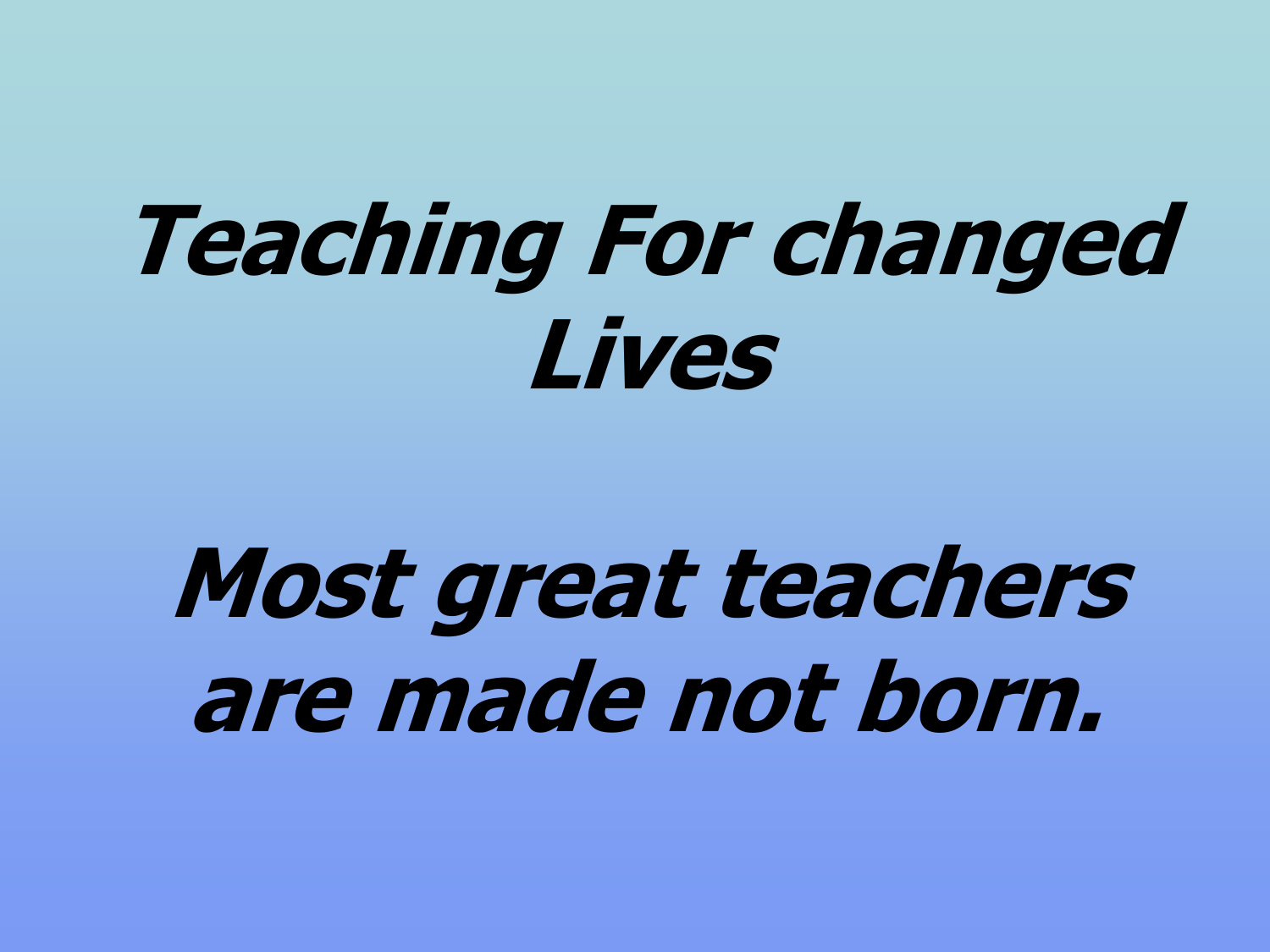### **Evaluate your teaching**

## **Why do you teach?**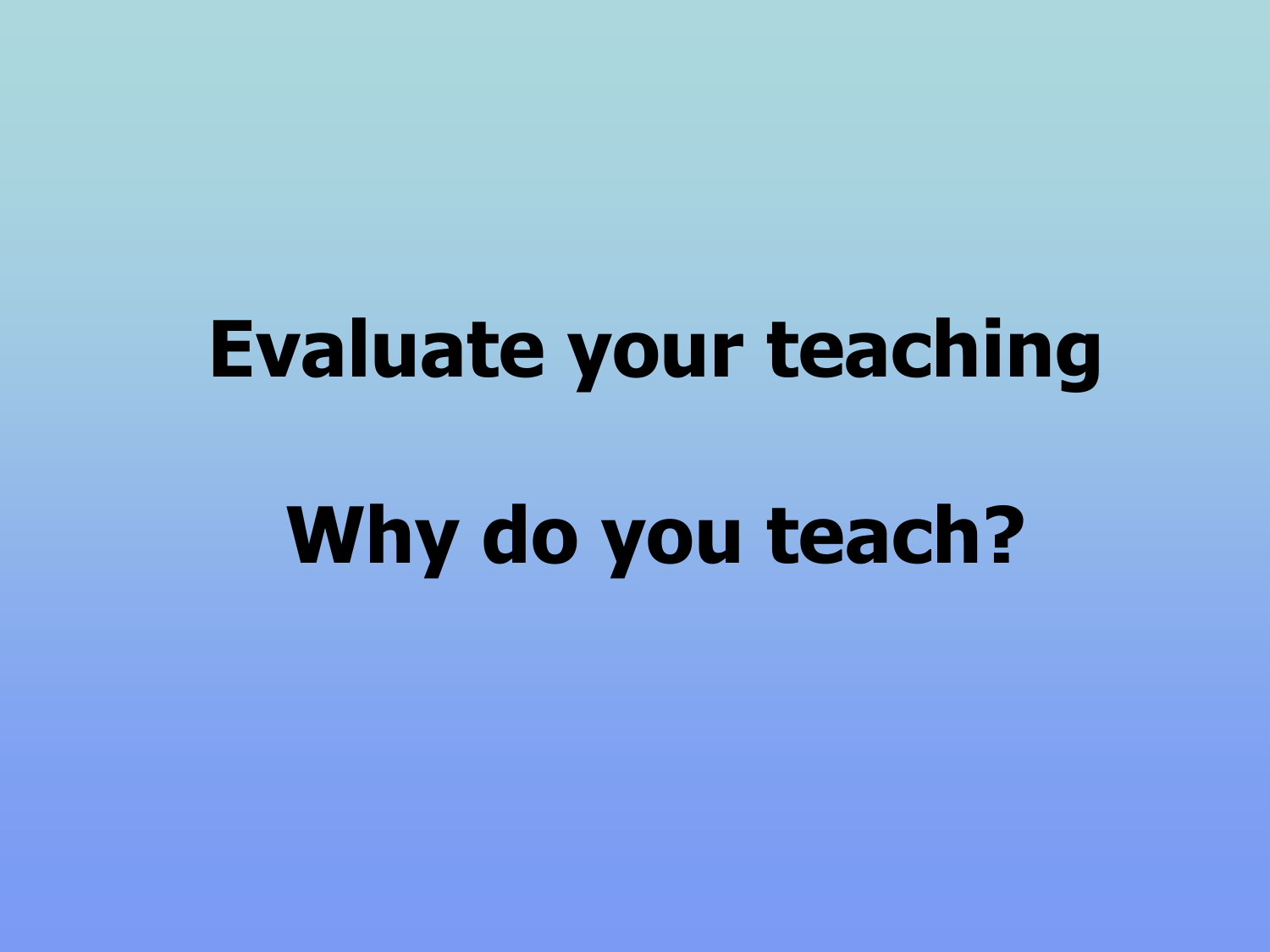## **Have a vision for every contact you have with your students?**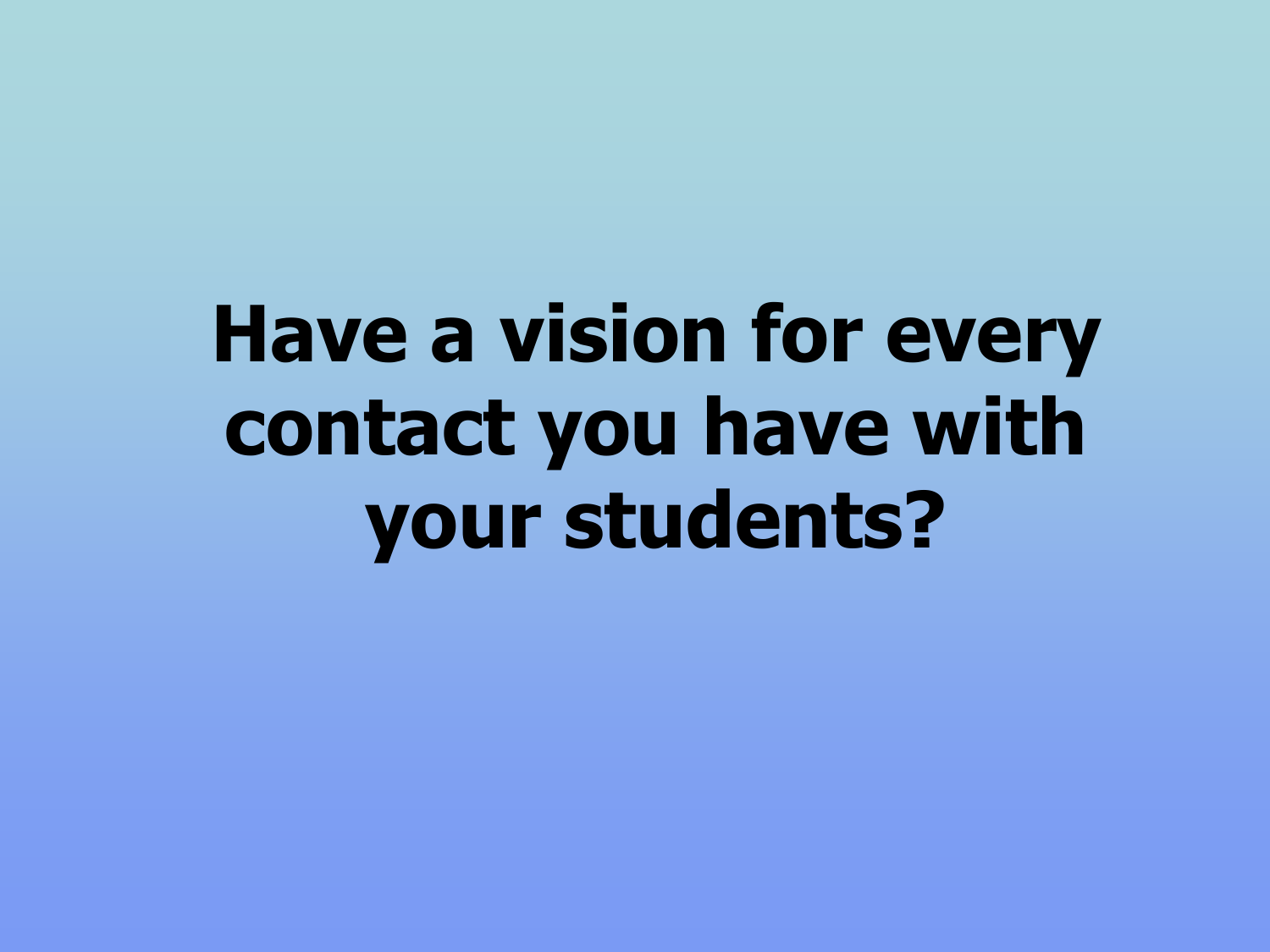### **Know the purpose of every lesson**

## **Matthew 7: 24-29 James 1: 22-25**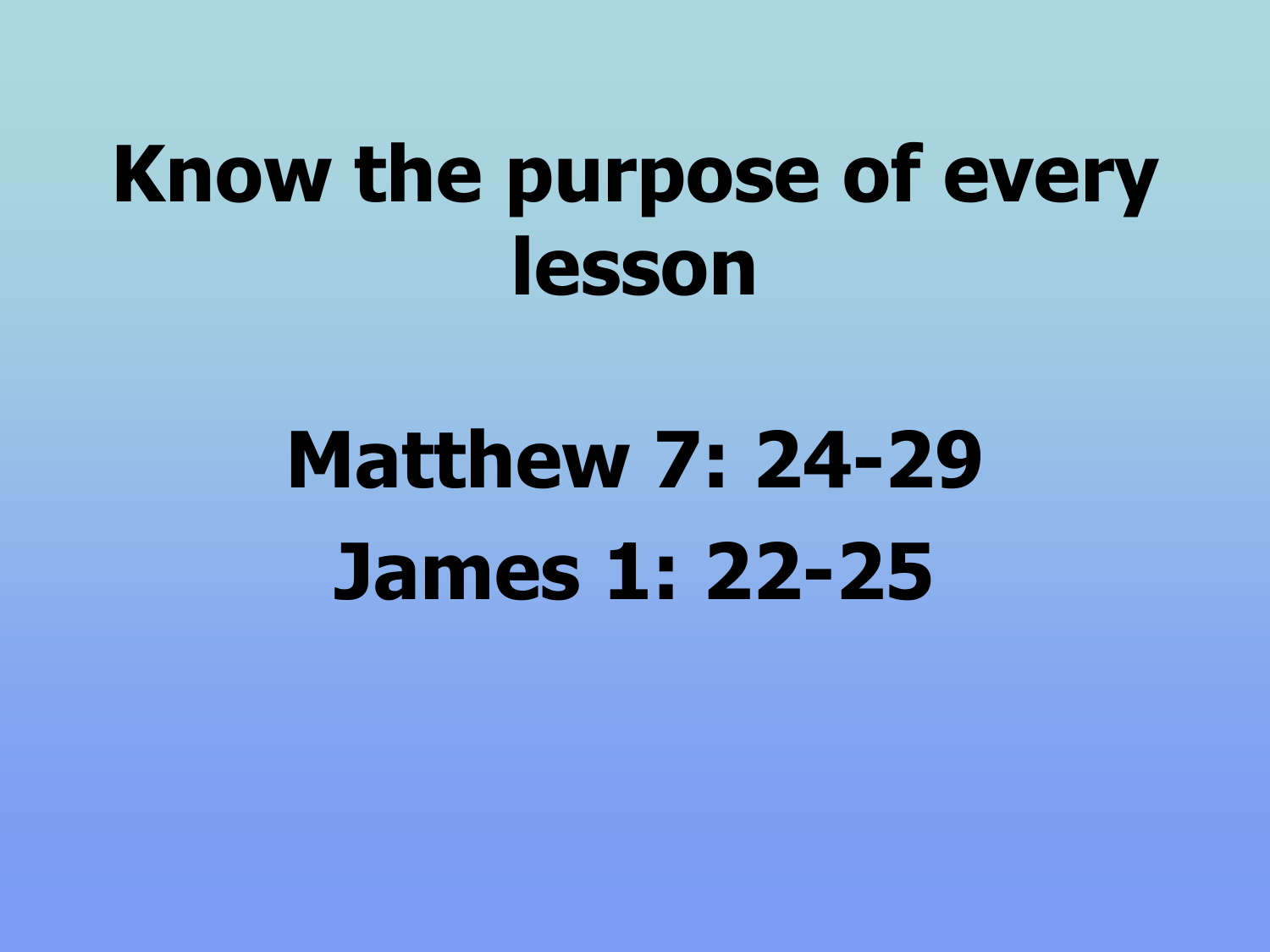## **Your mandate is clear . . . Go into all the world and make disciples**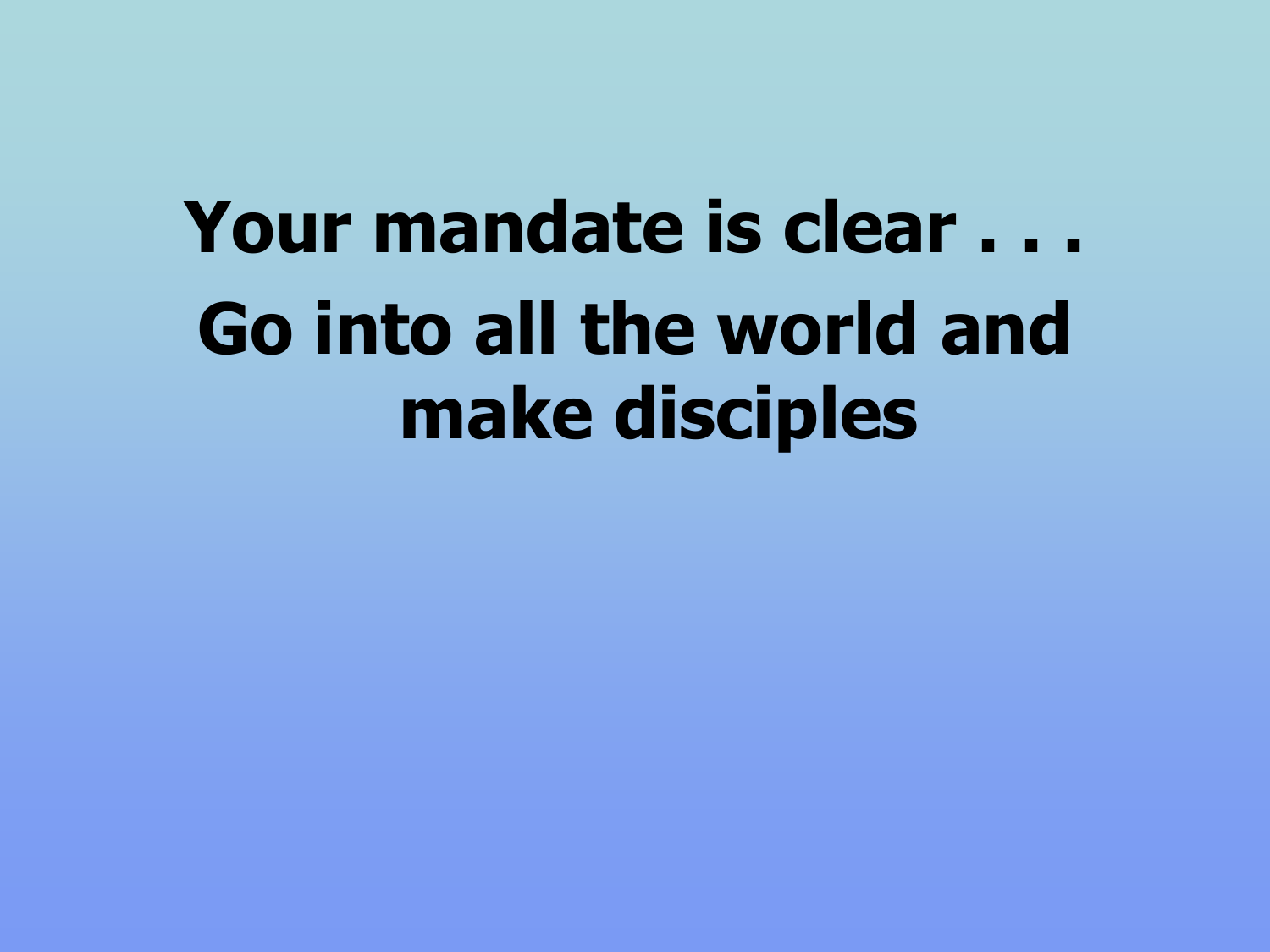#### **What is discipleship?**

**Three characteristics we should find in the life of a growing disciple:**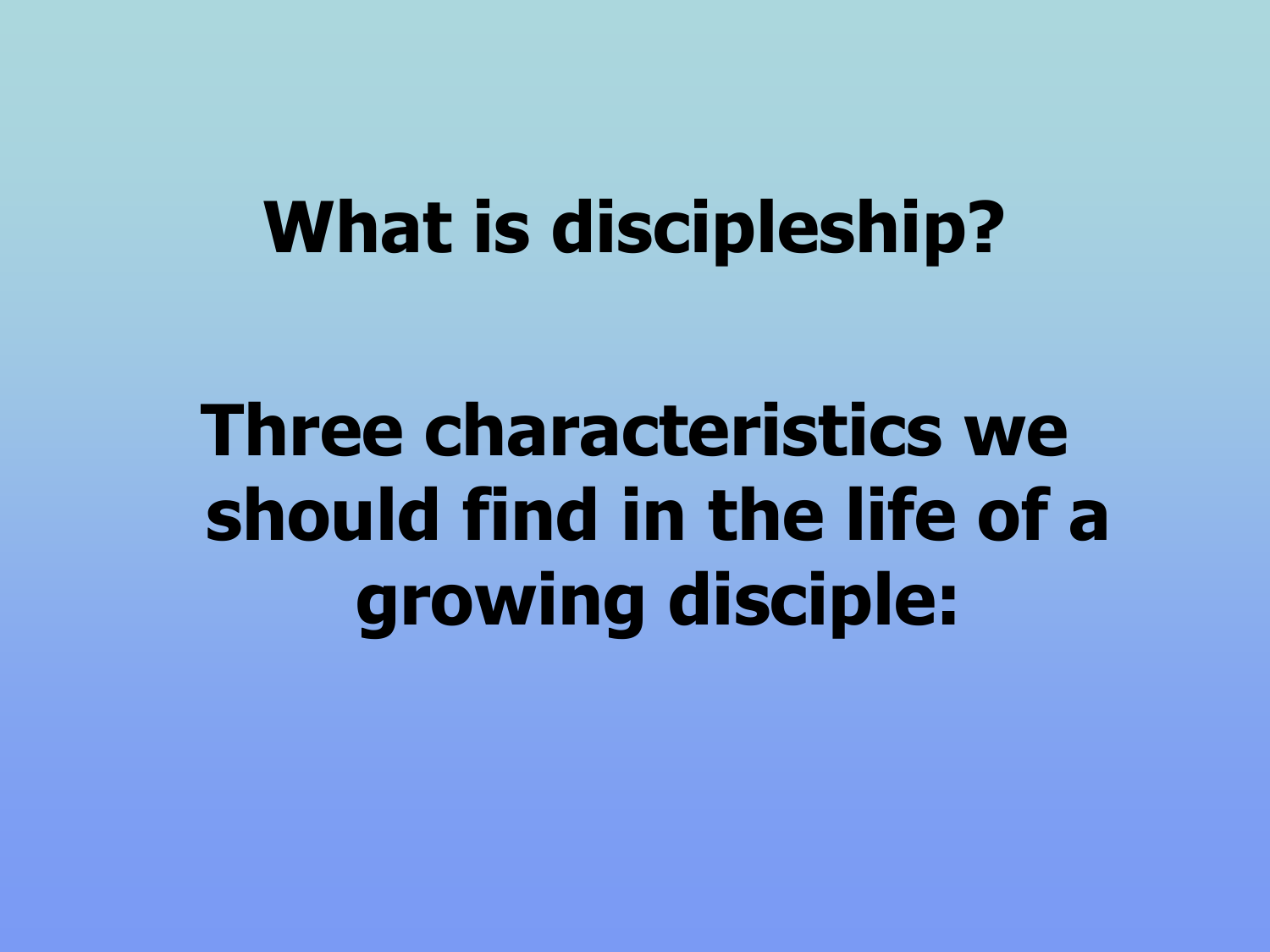#### **Growing Disciples -**

## **Know God Intimately John 15:14-16**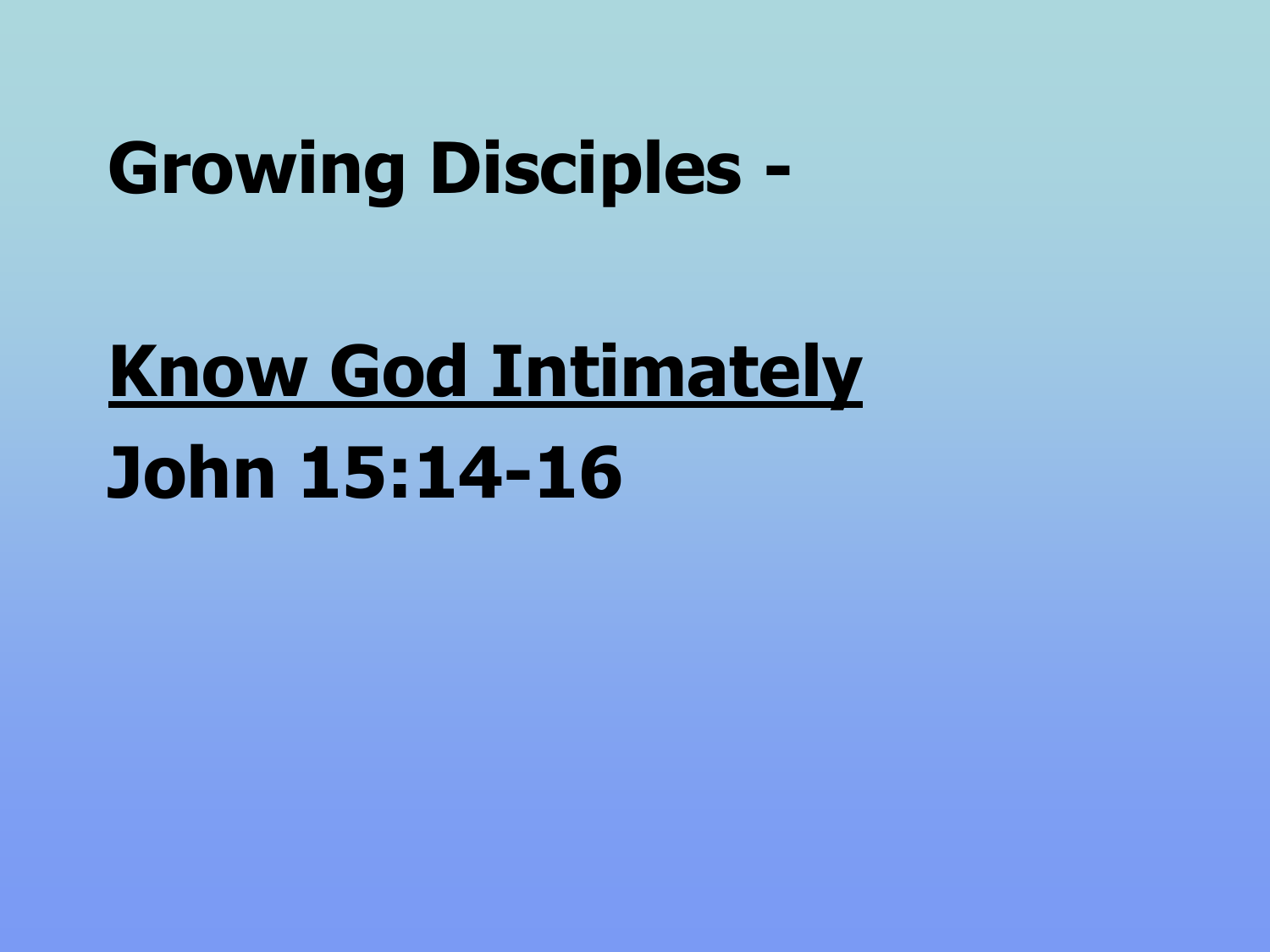#### **Growing Disciples –**

### **Love God Passionately**

#### **Matthew 22:37**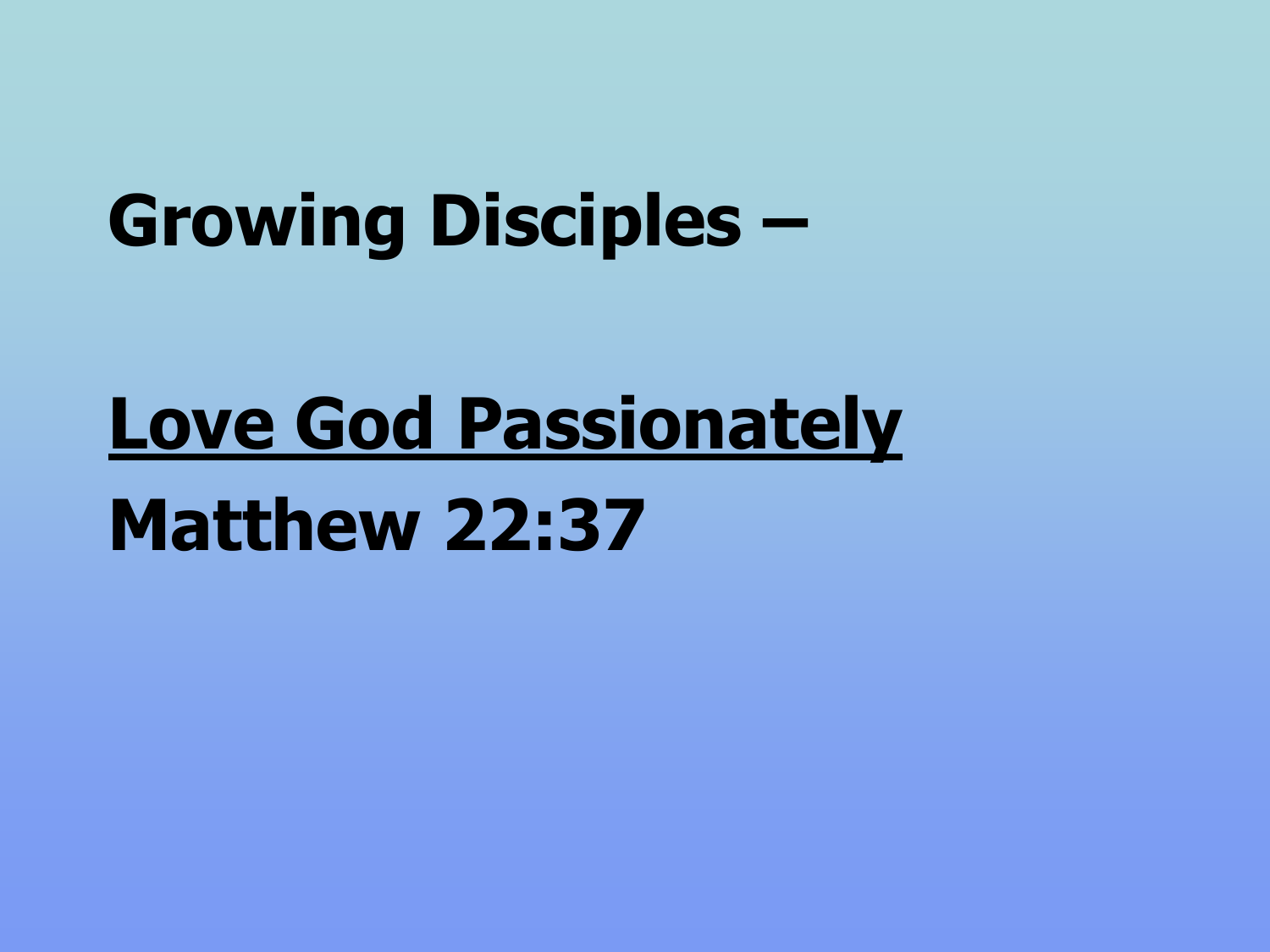#### **Growing Disciples –**

## **Serve God Selflessly John 21:16, John 15:13**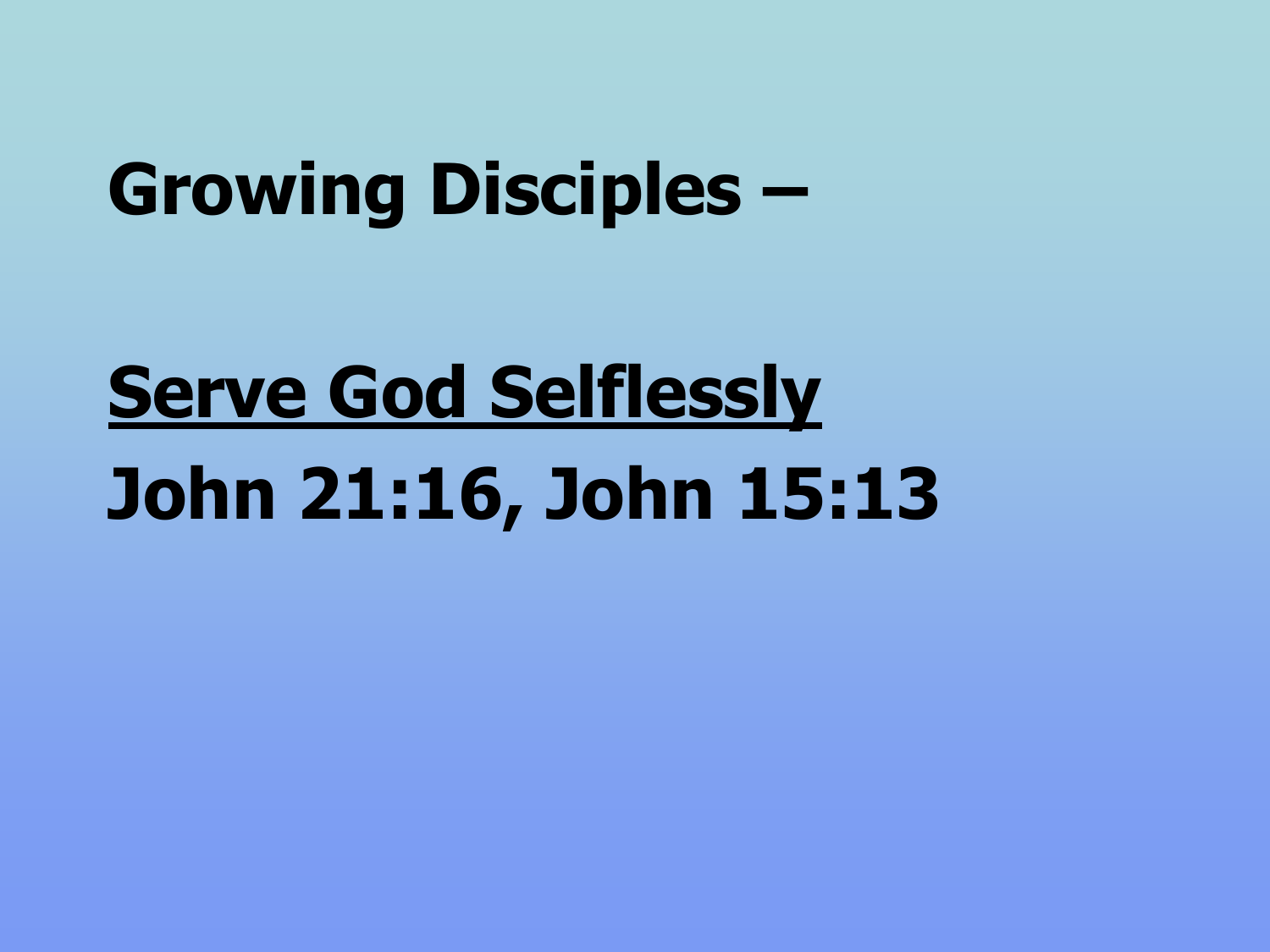**Is it really possible for children, teens and adults to become disciples?**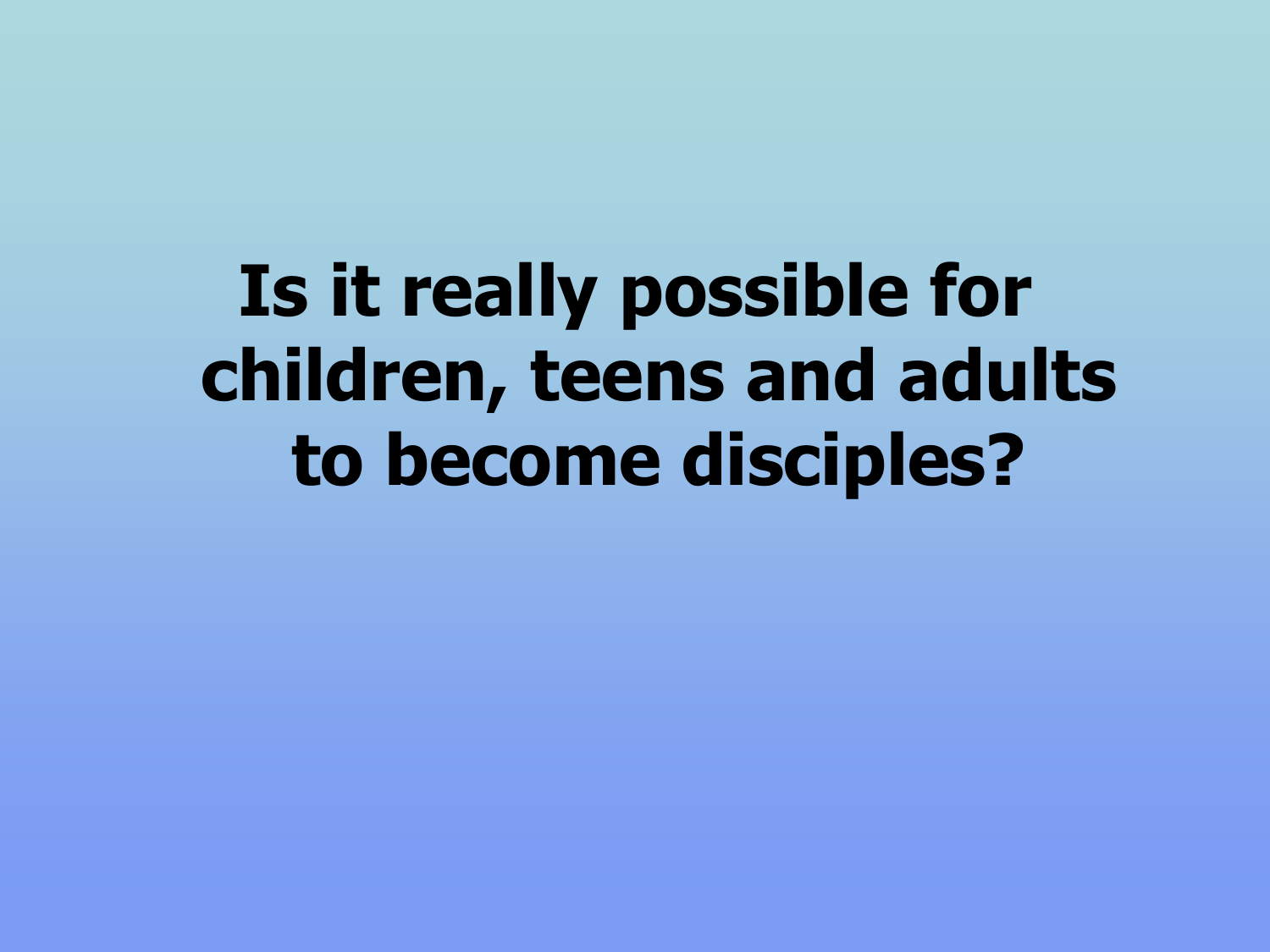#### **We have our mandate, now the question . . .**

 **Are you willing to help the students at your church learn how to live for Jesus for a lifetime and become disciples?**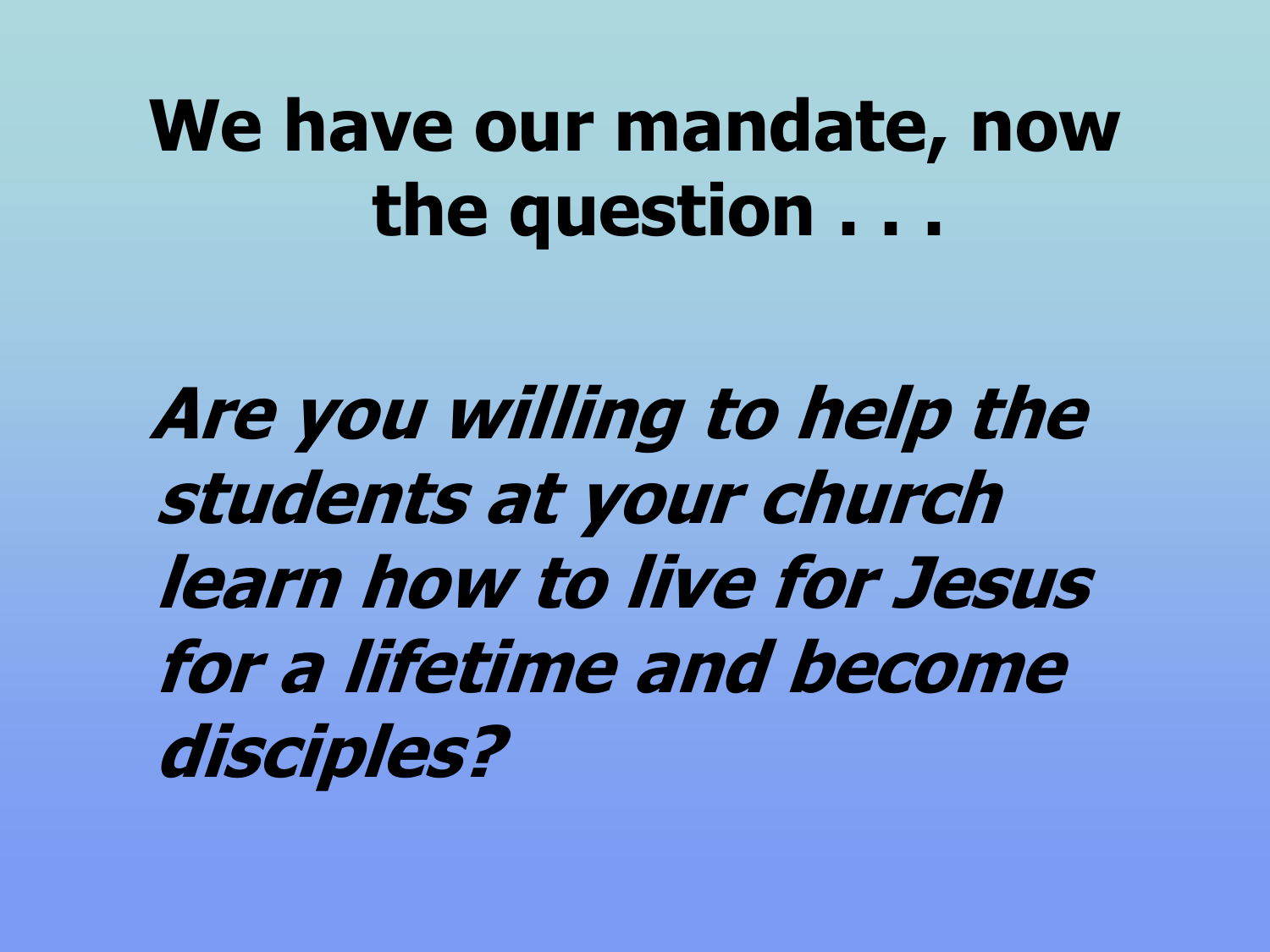**If you believe it's possible and you are willing to help it happen . . .**

### **What will it take?**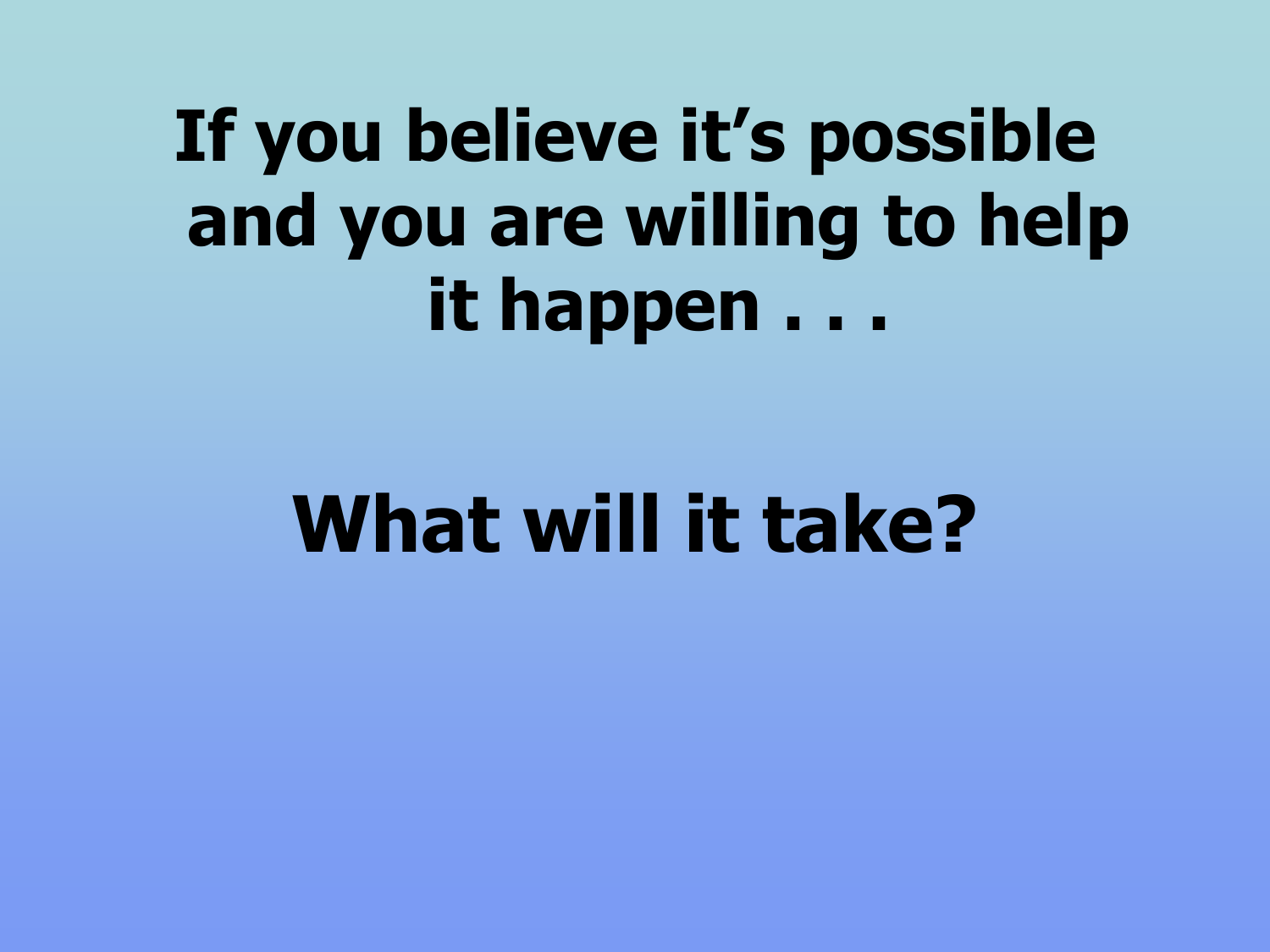#### **PREPARATION**

## **Allow God to speak to you before you ask Him to speak through you.**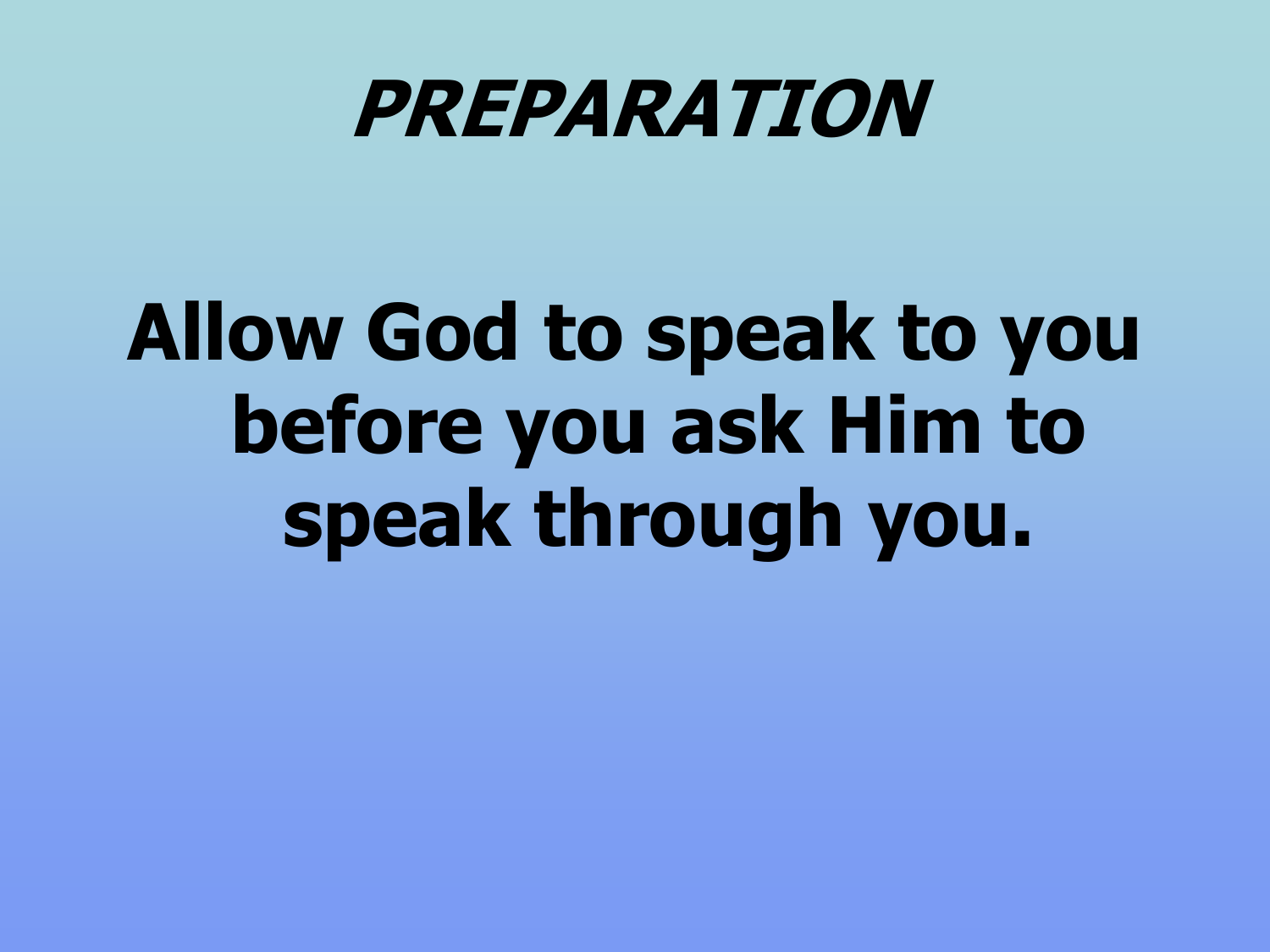

#### **Every student everyday**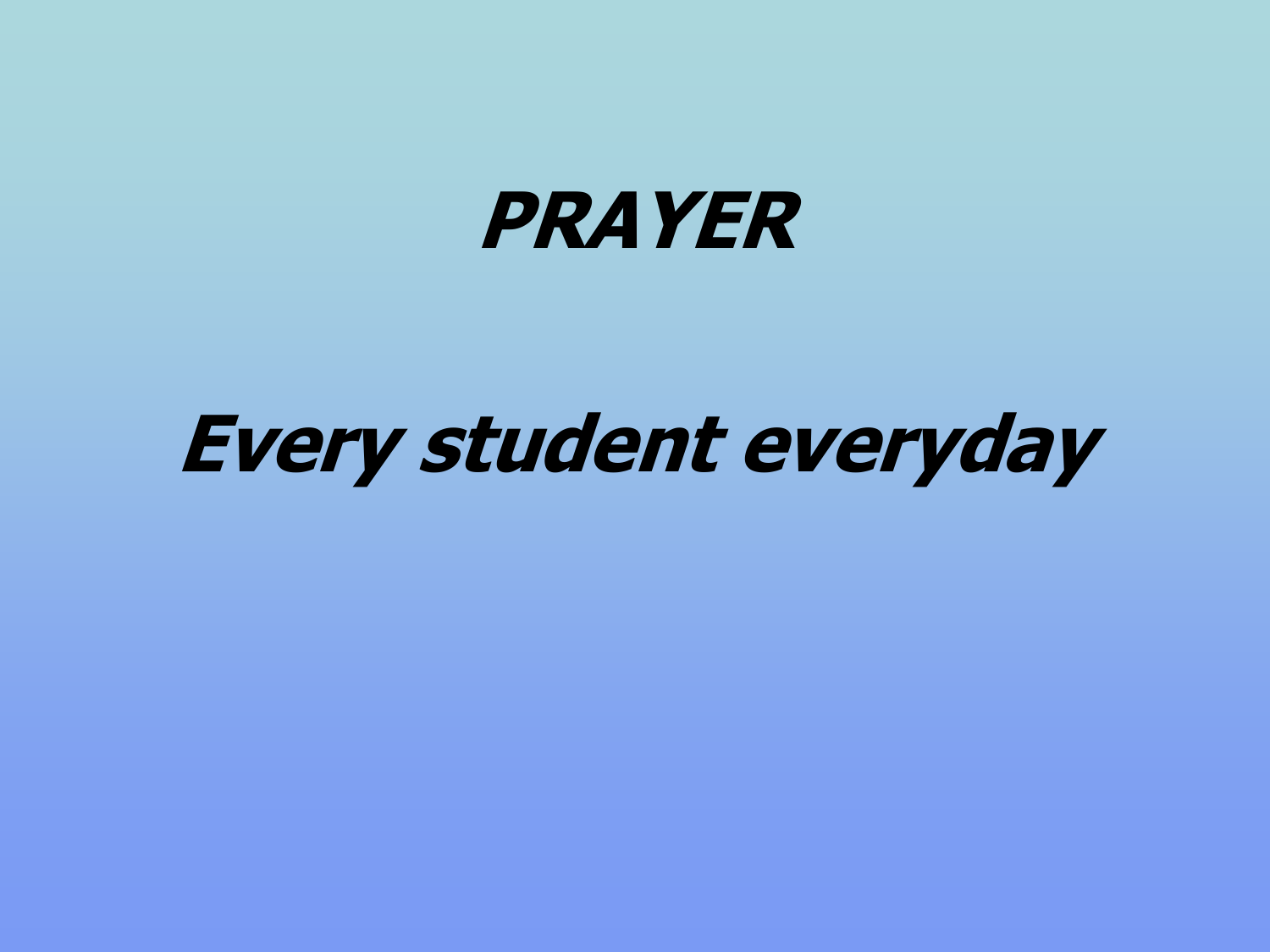#### **RELATIONSHIPS**

## **They don't care how much you know until they know how much you care.**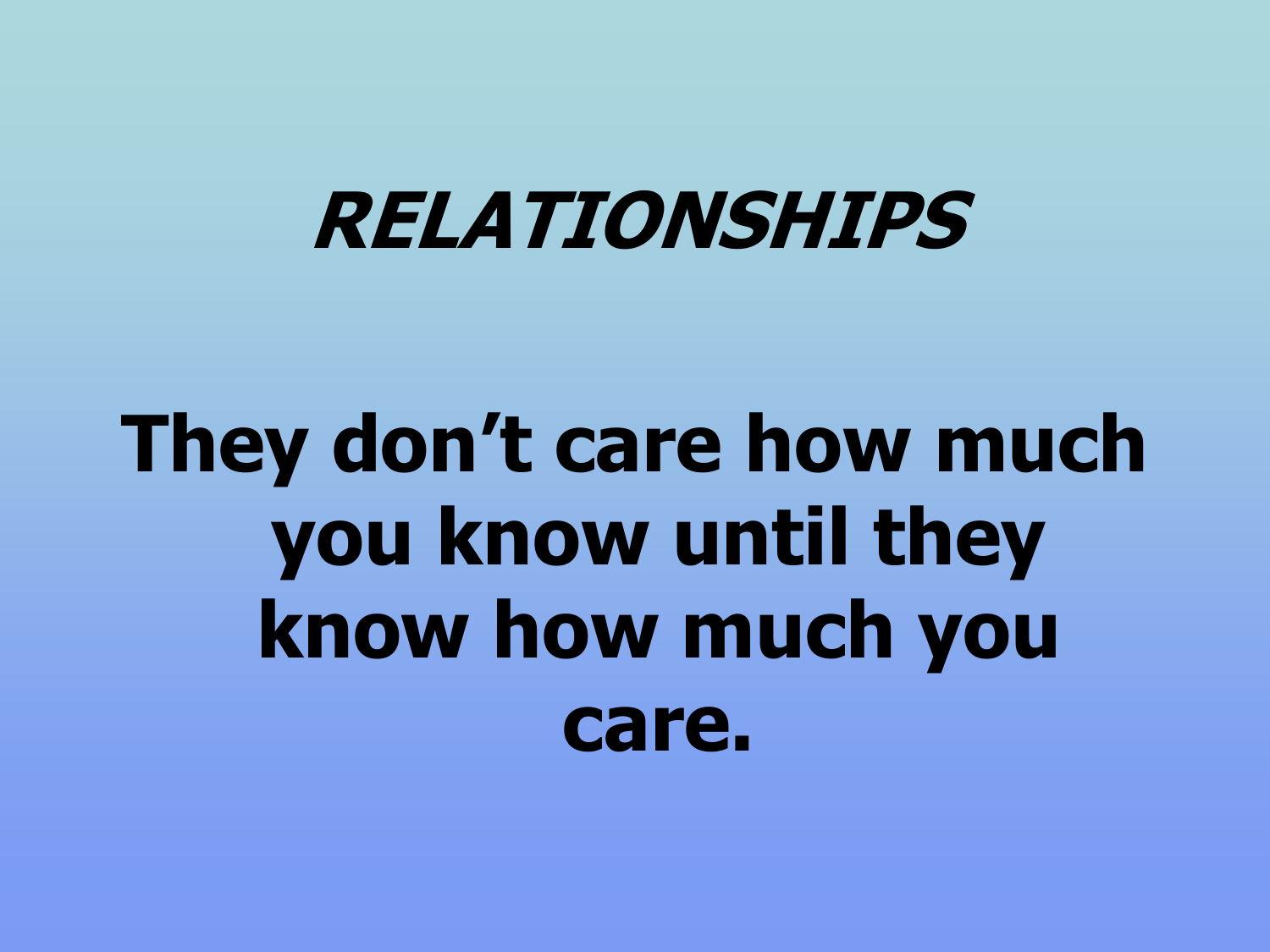**Make the study of God's word central to everything you do.**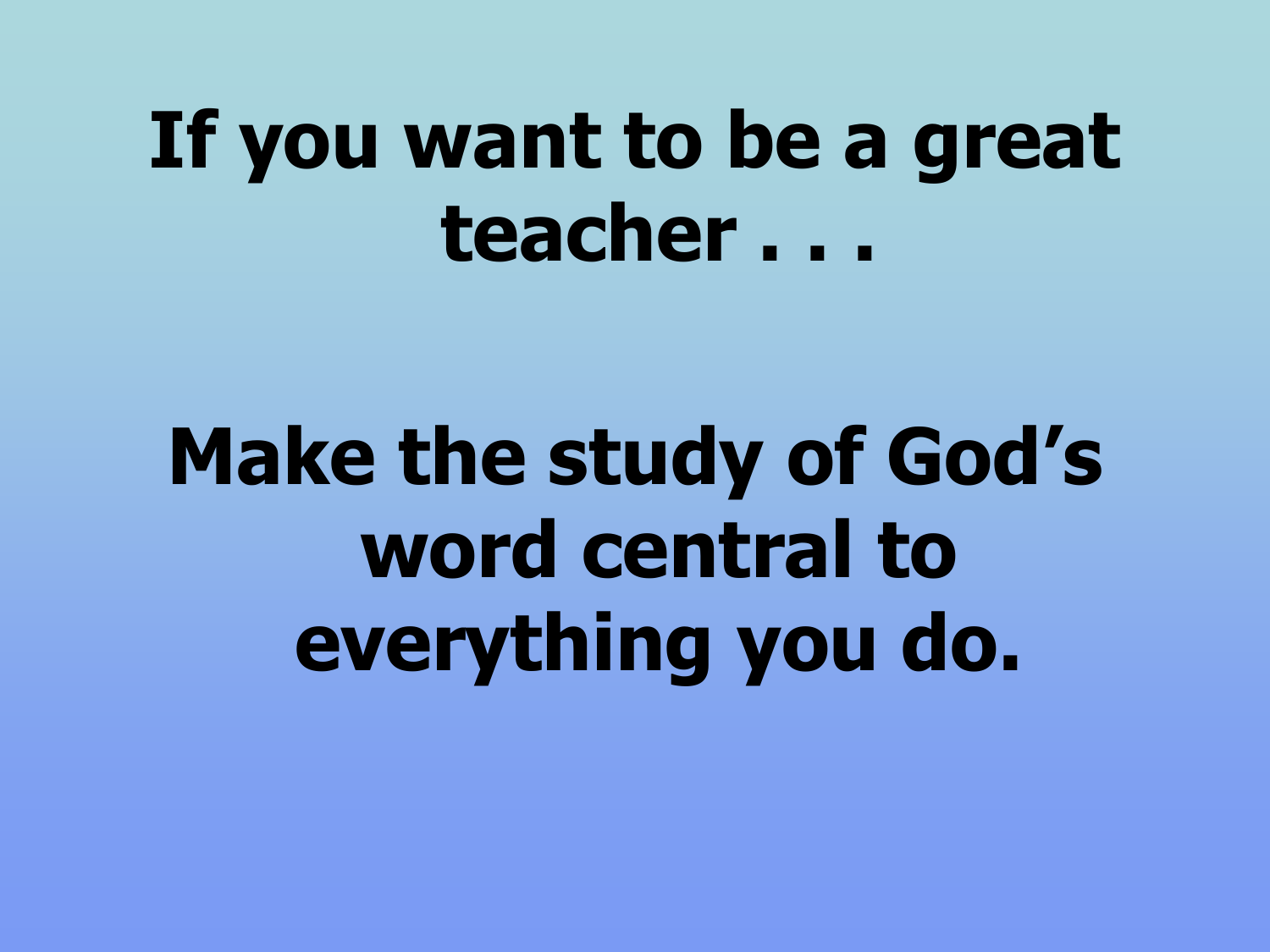## **Teach them to hide God's word in their heart.**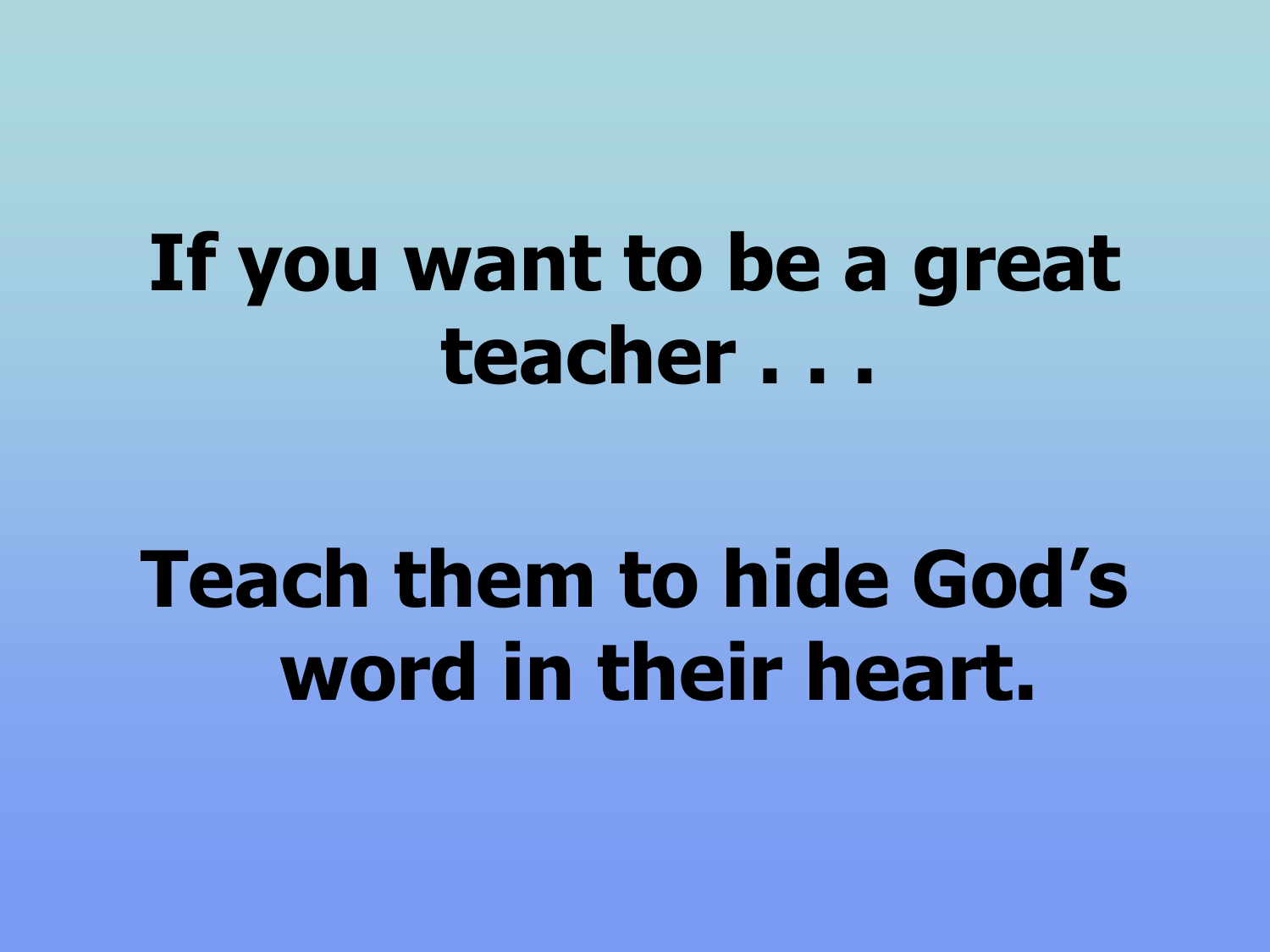## **Teach them to pray about everything.**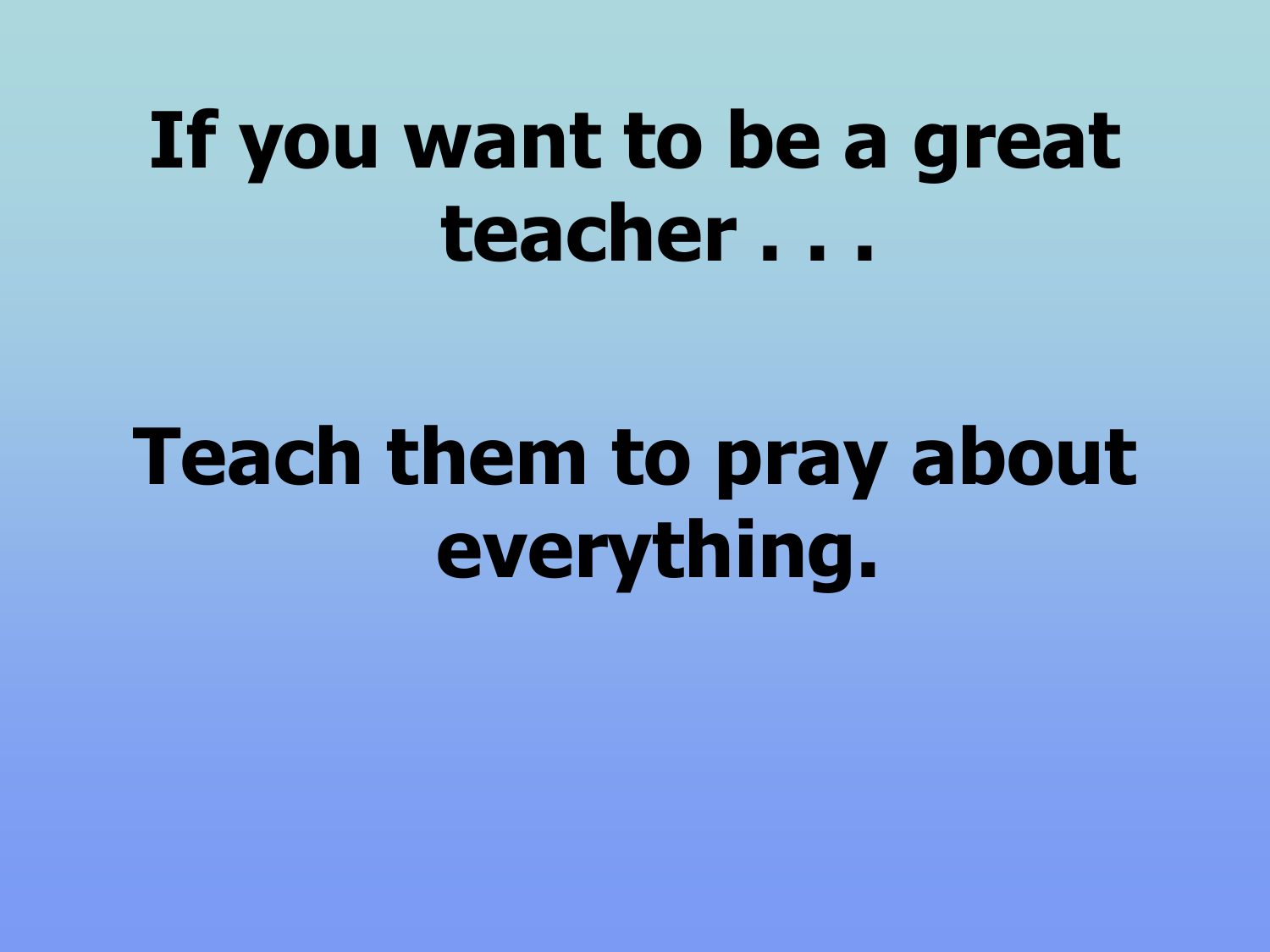#### **Become a great story teller**